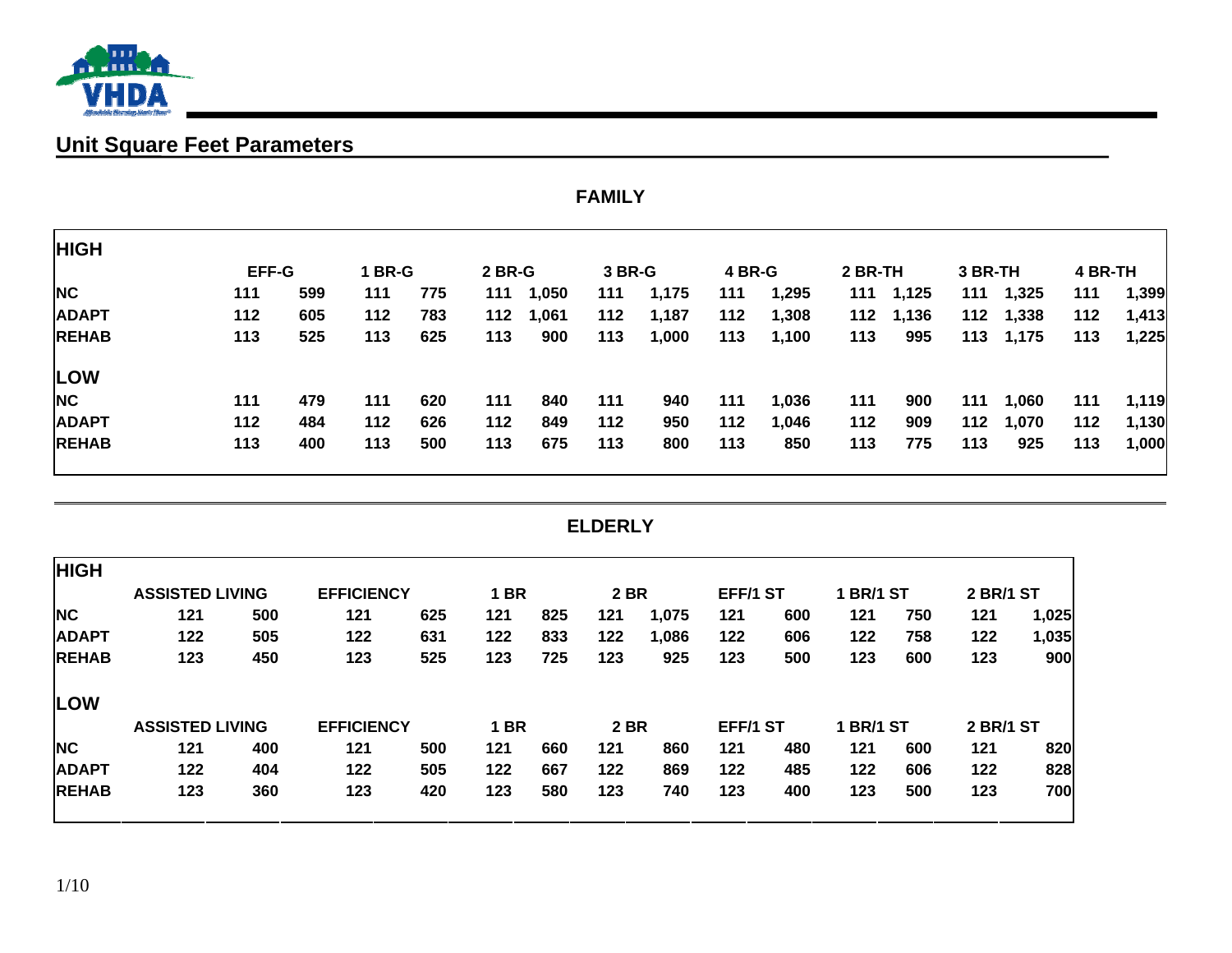

## **EFFICIENT USE OF RESOURCES PARAMETERS ELDERLY 1 STORY COST PER UNIT**

|                                            | <b>EFFICIENCY</b> | <b>I BEDROOM</b> | <b>2 BEDROOM</b> |
|--------------------------------------------|-------------------|------------------|------------------|
| <b>NEW CONSTRUCTION</b>                    |                   |                  |                  |
| <b>NORTHERN VA - BELTWAY</b>               | \$204,750         | \$255,938        | \$349,781        |
| <b>NORTHERN VA - METRO</b>                 | \$168,000         | \$210,000        | \$287,000        |
| <b>NORTHERN VA - NON-METRO</b>             | \$132,825         | \$166,031        | \$226,909        |
| <b>RICHMOND</b>                            | \$124,950         | \$156,188        | \$213,456        |
| <b>TIDEWATER</b>                           | \$111,300         | \$139,125        | \$190,138        |
| <b>SMALL MSA</b>                           | \$110,250         | \$137,813        | \$188,344        |
| SMALL MSA-CHARLOTTESVILLE                  | \$111,300         | \$139,125        | \$190,138        |
| <b>RURAL</b>                               | \$110,250         | \$137,813        | \$188,344        |
| <b>ADAPTIVE REUSE</b>                      |                   |                  |                  |
| <b>NORTHERN VA - BELTWAY</b>               | \$186,118         | \$232,801        | \$317,874        |
| <b>NORTHERN VA - METRO</b>                 | \$152,712         | \$191,016        | \$260,820        |
| <b>NORTHERN VA - NON-METRO</b>             | \$120,897         | \$151,221        | \$206,483        |
| <b>RICHMOND</b>                            | \$113,474         | \$141,936        | \$193,804        |
| <b>TIDEWATER</b>                           | \$101,278         | \$126,681        | \$172,974        |
| <b>SMALL MSA</b>                           | \$100,217         | \$125,354        | \$171,163        |
| SMALL MSA-CHARLOTTESVILLE                  | \$101,278         | \$126,681        | \$172,974        |
| <b>RURAL</b>                               | \$100,217         | \$125,354        | \$171,163        |
| <b>REHABILITATION - \$35,000 AND ABOVE</b> |                   |                  |                  |
| <b>NORTHERN VA - BELTWAY</b>               | \$188,370         | \$235,463        | \$321,799        |
| <b>NORTHERN VA - METRO</b>                 | \$135,240         | \$169,050        | \$231,035        |
| <b>NORTHERN VA - NON-METRO</b>             | \$130,410         | \$163,013        | \$222,784        |
| <b>RICHMOND</b>                            | \$131,376         | \$164,220        | \$224,434        |
| <b>TIDEWATER</b>                           | \$132,825         | \$166,031        | \$226,909        |
| <b>SMALL MSA</b>                           | \$125,580         | \$156,975        | \$214,533        |
| <b>SMALL MSA-CHARLOTTESVILLE</b>           | \$127,512         | \$159,390        | \$217,833        |
| <b>RURAL</b>                               | \$125,580         | \$156,975        | \$214,533        |
| <b>REHABILITATION - \$15,000</b>           |                   |                  |                  |
| <b>NORTHERN VA - BELTWAY</b>               | \$80,730          | \$100,913        | \$137,914        |
| <b>NORTHERN VA - METRO</b>                 | \$57,960          | \$72,450         | \$99,015         |
| <b>NORTHERN VA - NON-METRO</b>             | \$55,890          | \$69,863         | \$95,479         |
| <b>RICHMOND</b>                            | \$56,304          | \$70,380         | \$96,186         |
| <b>TIDEWATER</b>                           | \$56,718          | \$70,898         | \$96,893         |
| <b>SMALL MSA</b>                           | \$53,820          | \$67,275         | \$91,943         |
| <b>SMALL MSA-CHARLOTTESVILLE</b>           | \$54,648          | \$68,310         | \$93,357         |
| <b>RURAL</b>                               | \$53,820          | \$67,275         | \$91,943         |
|                                            |                   |                  |                  |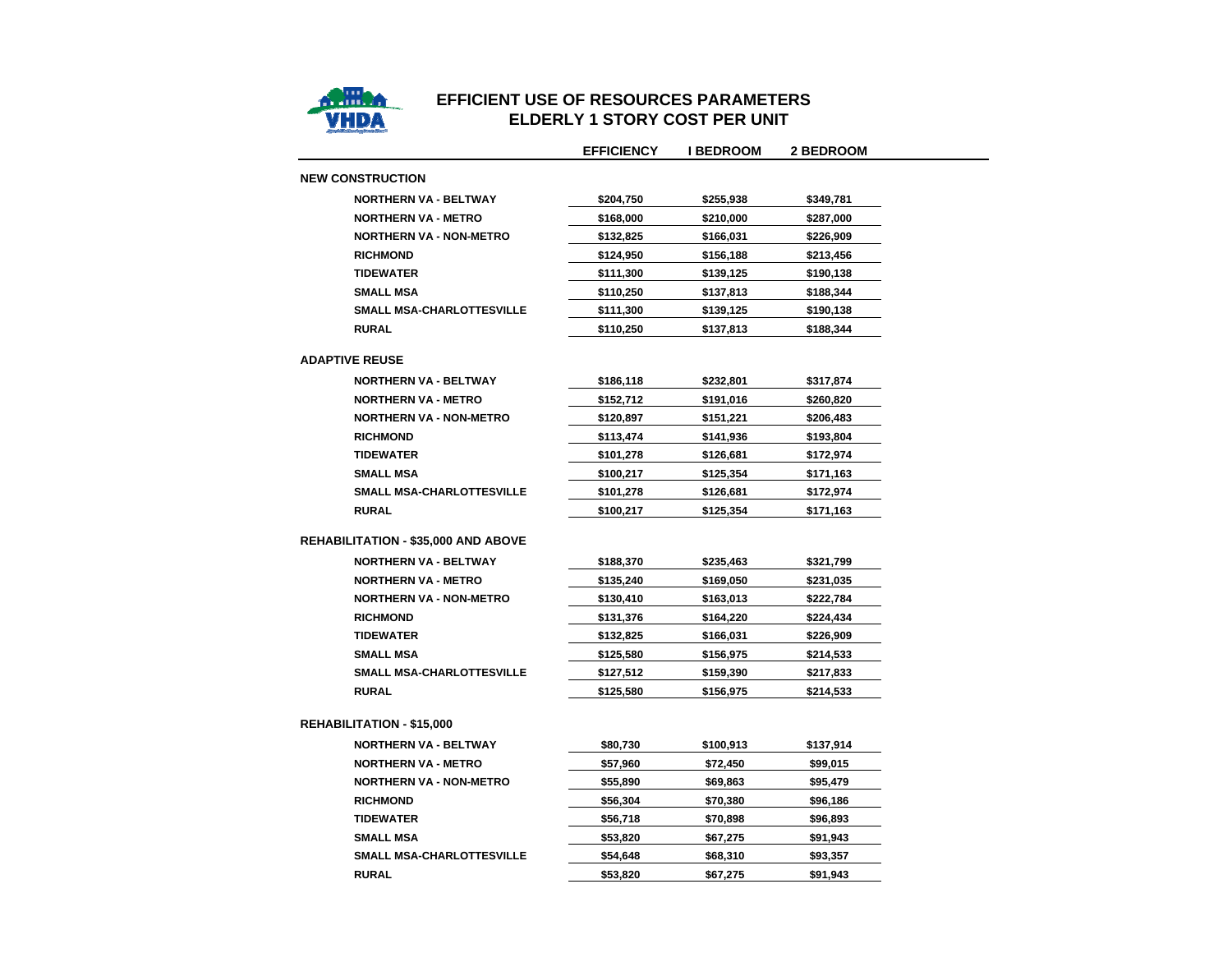

#### **EFFICIENT USE OF RESOURCES PARAMETERS ELDERLY 1 STORY CREDIT PER UNIT**

 $\overline{\phantom{0}}$ 

|                                            | <b>EFFICIENCY</b> | <b>I BEDROOM</b> | 2 BEDROOM |
|--------------------------------------------|-------------------|------------------|-----------|
| <b>NEW CONSTRUCTION</b>                    |                   |                  |           |
| <b>NORTHERN VA - BELTWAY</b>               | \$14,963          | \$18,703         | \$25,561  |
| <b>NORTHERN VA - METRO</b>                 | \$13,944          | \$17,430         | \$23,821  |
| <b>NORTHERN VA - NON-METRO</b>             | \$10,293          | \$12,866         | \$17,583  |
| <b>RICHMOND</b>                            | \$10,353          | \$12,941         | \$17,686  |
| <b>TIDEWATER</b>                           | \$9,881           | \$12,351         | \$16,879  |
| <b>SMALL MSA</b>                           | \$9,471           | \$11,839         | \$16,180  |
| <b>SMALL MSA-CHARLOTTESVILLE</b>           | \$10,395          | \$12,994         | \$17,758  |
| <b>RURAL</b>                               | \$10,500          | \$13,125         | \$17,938  |
| <b>ADAPTIVE REUSE</b>                      |                   |                  |           |
| <b>NORTHERN VA - BELTWAY</b>               | \$13,601          | \$17,012         | \$23,229  |
| <b>NORTHERN VA - METRO</b>                 | \$12,675          | \$15,854         | \$21,648  |
| <b>NORTHERN VA - NON-METRO</b>             | \$9,356           | \$11,703         | \$15,979  |
| <b>RICHMOND</b>                            | \$9,411           | \$11,771         | \$16,073  |
| <b>TIDEWATER</b>                           | \$8,981           | \$11,234         | \$15,339  |
| <b>SMALL MSA</b>                           | \$8,609           | \$10,769         | \$14,704  |
| <b>SMALL MSA-CHARLOTTESVILLE</b>           | \$9,449           | \$11,819         | \$16,138  |
| <b>RURAL</b>                               | \$9,545           | \$11,939         | \$16,301  |
|                                            |                   |                  |           |
| <b>REHABILITATION - \$35,000 AND ABOVE</b> |                   |                  |           |
| <b>NORTHERN VA - BELTWAY</b>               | \$14,117          | \$17,646         | \$24,116  |
| <b>NORTHERN VA - METRO</b>                 | \$13,156          | \$16,445         | \$22,474  |
| <b>NORTHERN VA - NON-METRO</b>             | \$9,711           | \$12,138         | \$16,589  |
| <b>RICHMOND</b>                            | \$9,768           | \$12,210         | \$16,686  |
| <b>TIDEWATER</b>                           | \$9,322           | \$11,652         | \$15,925  |
| <b>SMALL MSA</b>                           | \$8,936           | \$11,169         | \$15,265  |
| <b>SMALL MSA-CHARLOTTESVILLE</b>           | \$9,807           | \$12,259         | \$16,754  |
| <b>RURAL</b>                               | \$9,906           | \$12,383         | \$16,923  |
| <b>REHABILITATION - \$15,000</b>           |                   |                  |           |
| <b>NORTHERN VA - BELTWAY</b>               | \$6,050           | \$7,562          | \$10,335  |
| <b>NORTHERN VA - METRO</b>                 | \$5,638           | \$7,048          | \$9,632   |
| <b>NORTHERN VA - NON-METRO</b>             | \$4,162           | \$5,202          | \$7,110   |
| <b>RICHMOND</b>                            | \$4,186           | \$5,233          | \$7,151   |
| <b>TIDEWATER</b>                           | \$3,995           | \$4,994          | \$6,825   |
| <b>SMALL MSA</b>                           | \$3,830           | \$4,787          | \$6,542   |
| SMALL MSA-CHARLOTTESVILLE                  | \$4,203           | \$5,254          | \$7,180   |
| <b>RURAL</b>                               | \$4,246           | \$5,307          | \$7,253   |
|                                            |                   |                  |           |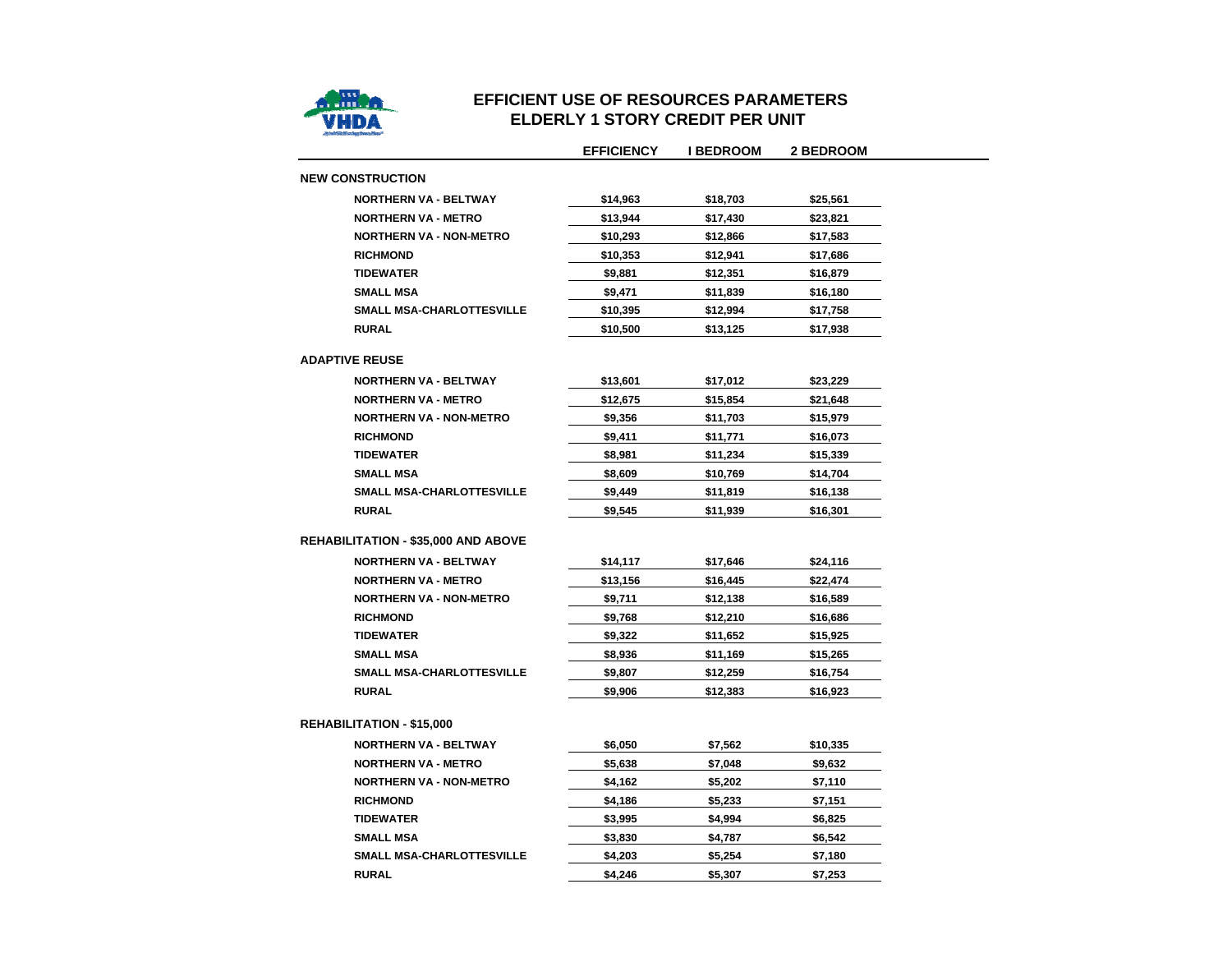

#### **EFFICIENT USE OF RESOURCES PARAMETERSELDERLY COST PER UNIT**

|                                            | <b>ASSISTED LIVING</b> | <b>EFFICIENCY</b> | I BEDROOM | 2 BEDROOM |
|--------------------------------------------|------------------------|-------------------|-----------|-----------|
| <b>NEW CONSTRUCTION</b>                    |                        |                   |           |           |
| <b>NORTHERN VA - BELTWAY</b>               | \$262,500              | \$191,406         | \$252,656 | \$329,219 |
| <b>NORTHERN VA - METRO</b>                 | \$220,500              | \$160,781         | \$212,231 | \$276,544 |
| <b>NORTHERN VA - NON-METRO</b>             | \$202,500              | \$147,656         | \$194,906 | \$253,969 |
| <b>RICHMOND</b>                            | \$165,000              | \$120,313         | \$158,813 | \$206,938 |
| <b>TIDEWATER</b>                           | \$150,000              | \$109,375         | \$144,375 | \$188,125 |
| <b>SMALL MSA</b>                           | \$150,750              | \$109,922         | \$145,097 | \$189,066 |
| <b>SMALL MSA-CHARLOTTESVILLE</b>           | \$172,500              | \$125,781         | \$166,031 | \$216,344 |
| <b>RURAL</b>                               | \$151,500              | \$110,469         | \$145,819 | \$190,006 |
| <b>ADAPTIVE REUSE</b>                      |                        |                   |           |           |
| <b>NORTHERN VA - BELTWAY</b>               | \$238,613              | \$173,919         | \$229,596 | \$299,329 |
| <b>NORTHERN VA - METRO</b>                 | \$199,980              | \$145,761         | \$192,423 | \$250,866 |
| <b>NORTHERN VA - NON-METRO</b>             | \$184,073              | \$134,166         | \$177,117 | \$230,911 |
| <b>RICHMOND</b>                            | \$149,985              | \$109,321         | \$144,317 | \$188,150 |
| <b>TIDEWATER</b>                           | \$136,350              | \$99,383          | \$131,198 | \$171,045 |
| <b>SMALL MSA</b>                           | \$137,108              | \$99,935          | \$131,926 | \$171,995 |
| SMALL MSA-CHARLOTTESVILLE                  | \$156,803              | \$114,290         | \$150,877 | \$196,702 |
| <b>RURAL</b>                               | \$137,865              | \$100,487         | \$132,655 | \$172,946 |
| <b>REHABILITATION - \$35,000 AND ABOVE</b> |                        |                   |           |           |
| <b>NORTHERN VA - BELTWAY</b>               | \$207,000              | \$150,938         | \$199,238 | \$259,613 |
| <b>NORTHERN VA - METRO</b>                 | \$161,460              | \$117,731         | \$155,405 | \$202,498 |
| <b>NORTHERN VA - NON-METRO</b>             | \$138,000              | \$100,625         | \$132,825 | \$173,075 |
| <b>RICHMOND</b>                            | \$135,240              | \$98,613          | \$130,169 | \$169,614 |
| <b>TIDEWATER</b>                           | \$132,480              | \$96,600          | \$127,512 | \$166,152 |
| <b>SMALL MSA</b>                           | \$131,100              | \$95,594          | \$126,184 | \$164,421 |
| SMALL MSA-CHARLOTTESVILLE                  | \$138,000              | \$100,625         | \$132,825 | \$173,075 |
| <b>RURAL</b>                               | \$132,825              | \$105,656         | \$139,466 | \$181,729 |
| <b>REHABILITATION - \$15,000</b>           |                        |                   |           |           |
| <b>NORTHERN VA - BELTWAY</b>               | \$103,500              | \$61,200          | \$74,025  | \$106,425 |
| <b>NORTHERN VA - METRO</b>                 | \$80,730               | \$47,736          | \$57,740  | \$83,012  |
| <b>NORTHERN VA - NON-METRO</b>             | \$69,000               | \$40,800          | \$49,350  | \$70,950  |
| <b>RICHMOND</b>                            | \$67,620               | \$39,984          | \$48,363  | \$69,531  |
| <b>TIDEWATER</b>                           | \$66,240               | \$39,168          | \$47,376  | \$68,112  |
| <b>SMALL MSA</b>                           | \$65,550               | \$38,760          | \$46,883  | \$67,403  |
| <b>SMALL MSA-CHARLOTTESVILLE</b>           | \$69,000               | \$40,800          | \$49,350  | \$70,950  |
| <b>RURAL</b>                               | \$65,550               | \$38,760          | \$46,883  | \$67,403  |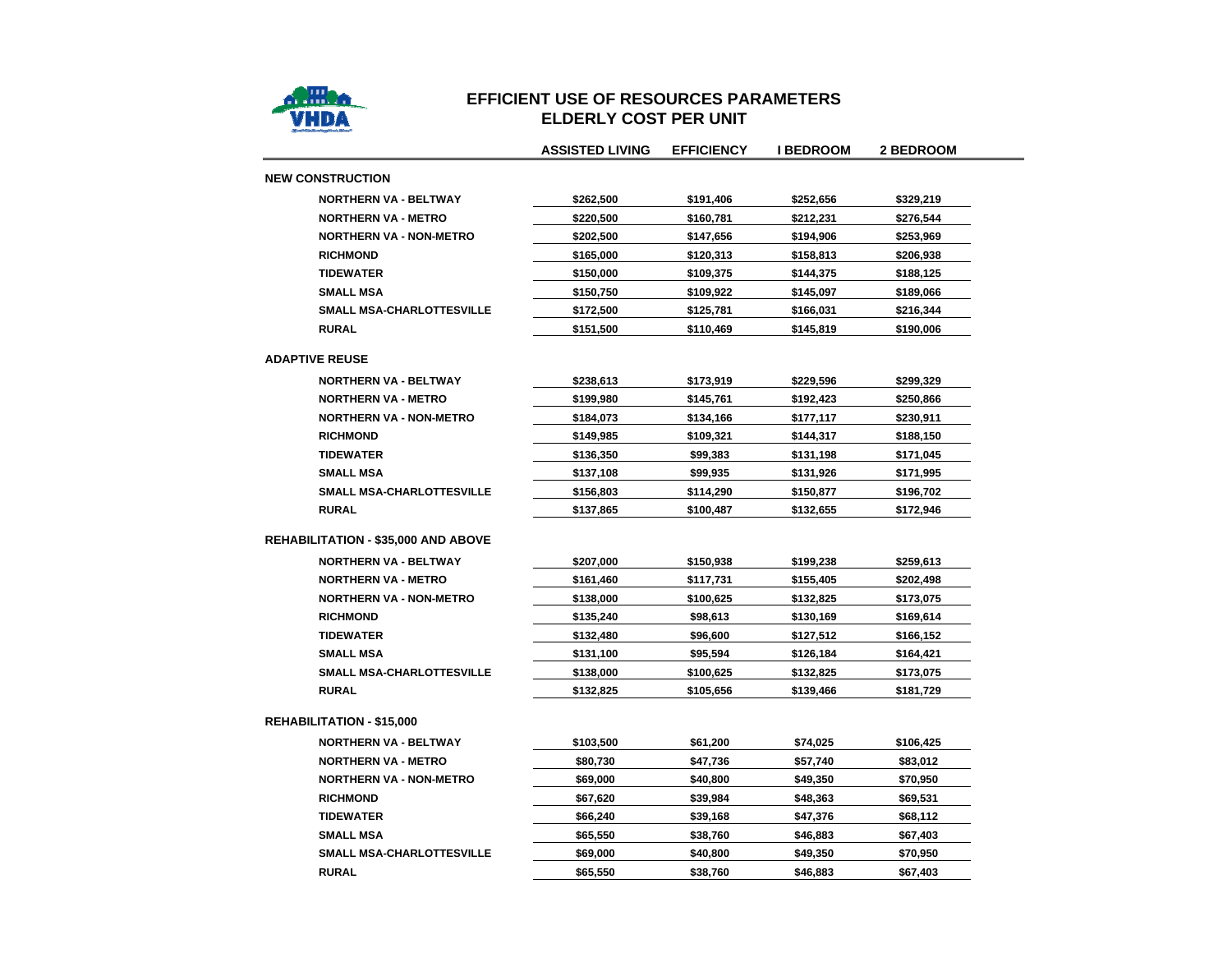

## **EFFICIENT USE OF RESOURCES PARAMETERSELDERLY CREDIT PER UNIT**

|                                            | <b>ASSISTED LIVING</b> | <b>EFFICIENCY</b> | <b>I BEDROOM</b> | <b>2 BEDROOM</b> |
|--------------------------------------------|------------------------|-------------------|------------------|------------------|
| <b>NEW CONSTRUCTION</b>                    |                        |                   |                  |                  |
| <b>NORTHERN VA - BELTWAY</b>               | \$18,263               | \$15,980          | \$21,093         | \$27,485         |
| <b>NORTHERN VA - METRO</b>                 | \$17,013               | \$14,886          | \$19,649         | \$25,604         |
| <b>NORTHERN VA - NON-METRO</b>             | \$12,563               | \$10,992          | \$14,510         | \$18,907         |
| <b>RICHMOND</b>                            | \$12,625               | \$11,047          | \$14,582         | \$19,001         |
| <b>TIDEWATER</b>                           | \$13,013               | \$11,386          | \$15,029         | \$19,584         |
| <b>SMALL MSA</b>                           | \$11,813               | \$10,336          | \$13,643         | \$17,778         |
| <b>SMALL MSA-CHARLOTTESVILLE</b>           | \$13,825               | \$12,097          | \$15,968         | \$20,807         |
| <b>RURAL</b>                               | \$10,738               | \$9,395           | \$12,402         | \$16,160         |
| <b>ADAPTIVE REUSE</b>                      |                        |                   |                  |                  |
| <b>NORTHERN VA - BELTWAY</b>               | \$16,601               | \$14,520          | \$19,168         | \$24,990         |
| <b>NORTHERN VA - METRO</b>                 | \$15,464               | \$13,526          | \$17,856         | \$23,279         |
| <b>NORTHERN VA - NON-METRO</b>             | \$11,419               | \$9,988           | \$13,185         | \$17,190         |
| <b>RICHMOND</b>                            | \$11,476               | \$10,038          | \$13,251         | \$17,276         |
| <b>TIDEWATER</b>                           | \$11,828               | \$10,346          | \$13,658         | \$17,806         |
| <b>SMALL MSA</b>                           | \$10,738               | \$9,392           | \$12,398         | \$16,164         |
| SMALL MSA-CHARLOTTESVILLE                  | \$12,567               | \$10,992          | \$14,510         | \$18,918         |
| <b>RURAL</b>                               | \$9,760                | \$8,537           | \$11,270         | \$14,693         |
| <b>REHABILITATION - \$35,000 AND ABOVE</b> |                        |                   |                  |                  |
| <b>NORTHERN VA - BELTWAY</b>               | \$10,224               | \$8,946           | \$11,808         | \$15,386         |
| <b>NORTHERN VA - METRO</b>                 | \$9,085                | \$7,949           | \$10,493         | \$13,673         |
| <b>NORTHERN VA - NON-METRO</b>             | \$8,913                | \$7,798           | \$10,294         | \$13,413         |
| <b>RICHMOND</b>                            | \$8,418                | \$7,366           | \$9,723          | \$12,669         |
| <b>TIDEWATER</b>                           | \$8,165                | \$7,144           | \$9,431          | \$12,288         |
| <b>SMALL MSA</b>                           | \$8,050                | \$7,044           | \$9,298          | \$12,115         |
| SMALL MSA-CHARLOTTESVILLE                  | \$8,108                | \$7,094           | \$9,364          | \$12,202         |
| <b>RURAL</b>                               | \$9,062                | \$7,929           | \$10,467         | \$13,638         |
| <b>REHABILITATION - \$15,000</b>           |                        |                   |                  |                  |
| <b>NORTHERN VA - BELTWAY</b>               | \$5,112                | \$3,834           | \$5,061          | \$6,594          |
| <b>NORTHERN VA - METRO</b>                 | \$4,543                | \$3,407           | \$4,497          | \$5,860          |
| <b>NORTHERN VA - NON-METRO</b>             | \$4,456                | \$3,342           | \$4,412          | \$5,749          |
| <b>RICHMOND</b>                            | \$4,209                | \$3,157           | \$4,167          | \$5,430          |
| <b>TIDEWATER</b>                           | \$4,083                | \$3,062           | \$4,042          | \$5,266          |
| <b>SMALL MSA</b>                           | \$4,025                | \$3,019           | \$3,985          | \$5,192          |
| SMALL MSA-CHARLOTTESVILLE                  | \$4,054                | \$3,040           | \$4,013          | \$5,229          |
| <b>RURAL</b>                               | \$4,531                | \$3,398           | \$4,486          | \$5,845          |
|                                            |                        |                   |                  |                  |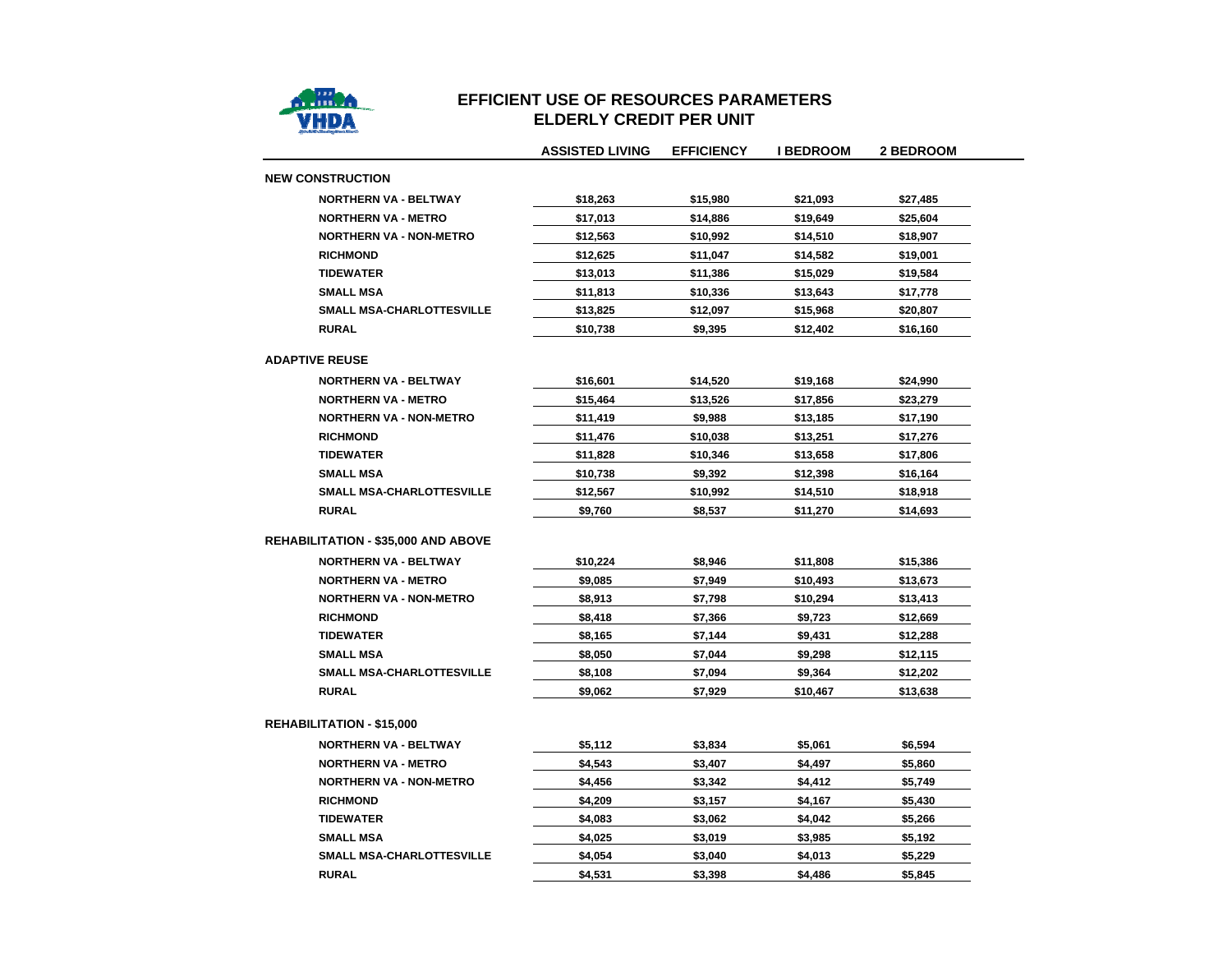

#### **EFFICIENT USE OF RESOURCES PARAMETERS GARDEN - FAMILY COST PER UNI T**

|                                            | <b>EFFICIENCY</b> | <b>I BEDROOM</b> | 2 BEDROOM | <b>3 BEDROOM</b> | <b>4 BEDROOM</b> |
|--------------------------------------------|-------------------|------------------|-----------|------------------|------------------|
| <b>NEW CONSTRUCTION</b>                    |                   |                  |           |                  |                  |
| <b>NORTHERN VA - BELTWAY</b>               | \$270,449         | \$349,913        | \$474,075 | \$530,513        | \$561,666        |
| <b>NORTHERN VA - METRO</b>                 | \$147,803         | \$191,231        | \$259,088 | \$289,931        | \$306,957        |
| <b>NORTHERN VA - NON-METRO</b>             | \$136,273         | \$176,313        | \$238,875 | \$267,313        | \$283,010        |
| <b>RICHMOND</b>                            | \$134,176         | \$173,600        | \$235,200 | \$263,200        | \$278,656        |
| <b>TIDEWATER</b>                           | \$129,983         | \$168,175        | \$227,850 | \$254,975        | \$269,948        |
| <b>SMALL MSA</b>                           | \$111,115         | \$143,763        | \$194,775 | \$217,963        | \$230,762        |
| SMALL MSA-CHARLOTTESVILLE                  | \$128,935         | \$166,819        | \$226,013 | \$252,919        | \$267,771        |
| <b>RURAL</b>                               | \$95,391          | \$123,419        | \$167,213 | \$187,119        | \$198,107        |
| <b>ADAPTIVE REUSE</b>                      |                   |                  |           |                  |                  |
| <b>NORTHERN VA - BELTWAY</b>               | \$231,014         | \$298,816        | \$405,188 | \$453,096        | \$499,380        |
| <b>NORTHERN VA - METRO</b>                 | \$126,460         | \$163,576        | \$221,806 | \$248,031        | \$273,368        |
| <b>NORTHERN VA - NON-METRO</b>             | \$96,588          | \$124,936        | \$169,411 | \$189,441        | \$208,793        |
| <b>RICHMOND</b>                            | \$95,592          | \$123,648        | \$167,664 | \$187,488        | \$206,640        |
| <b>TIDEWATER</b>                           | \$99,575          | \$128,800        | \$174,650 | \$195,300        | \$215,250        |
| <b>SMALL MSA</b>                           | \$94,596          | \$122,360        | \$165,918 | \$185,535        | \$204,488        |
| <b>SMALL MSA-CHARLOTTESVILLE</b>           | \$110,528         | \$142,968        | \$193,862 | \$216,783        | \$238,928        |
| <b>RURAL</b>                               | \$81,652          | \$105,616        | \$143,213 | \$160,146        | \$176,505        |
| <b>REHABILITATION - \$35,000 AND ABOVE</b> |                   |                  |           |                  |                  |
| <b>NORTHERN VA - BELTWAY</b>               | \$171,154         | \$221,476        | \$287,328 | \$335,786        | \$369,954        |
| <b>NORTHERN VA - METRO</b>                 | \$116,674         | \$150.978        | \$195,869 | \$228,902        | \$252,194        |
| <b>NORTHERN VA - NON-METRO</b>             | \$110,889         | \$143,491        | \$186,156 | \$217,551        | \$239,689        |
| <b>RICHMOND</b>                            | \$108,960         | \$140,996        | \$182,919 | \$213,768        | \$235,520        |
| <b>TIDEWATER</b>                           | \$102,211         | \$132,262        | \$171,588 | \$200,526        | \$220,931        |
| <b>SMALL MSA</b>                           | \$102,211         | \$132,262        | \$171,588 | \$200,526        | \$220,931        |
| SMALL MSA-CHARLOTTESVILLE                  | \$115,710         | \$149,730        | \$194,250 | \$227,010        | \$250,110        |
| <b>RURAL</b>                               | \$117,639         | \$152,226        | \$197,488 | \$230,794        | \$254,279        |
| <b>REHABILITATION - \$15,000</b>           |                   |                  |           |                  |                  |
| <b>NORTHERN VA - BELTWAY</b>               | \$89,675          | \$116,041        | \$150,544 | \$175,933        | \$193,835        |
| <b>NORTHERN VA - METRO</b>                 | \$50,830          | \$65,774         | \$85,331  | \$99,722         | \$109,870        |
| <b>NORTHERN VA - NON-METRO</b>             | \$47,524          | \$61,496         | \$79,781  | \$93,236         | \$102,724        |
| <b>RICHMOND</b>                            | \$46,697          | \$60,427         | \$78,394  | \$91,615         | \$100,937        |
| <b>TIDEWATER</b>                           | \$43,805          | \$56,684         | \$73,538  | \$85,940         | \$94,685         |
| <b>SMALL MSA</b>                           | \$43,805          | \$56,684         | \$73,538  | \$85,940         | \$94,685         |
| <b>SMALL MSA-CHARLOTTESVILLE</b>           | \$49,590          | \$64,170         | \$83,250  | \$97,290         | \$107,190        |
| <b>RURAL</b>                               | \$50,417          | \$65,240         | \$84,638  | \$98,912         | \$108,977        |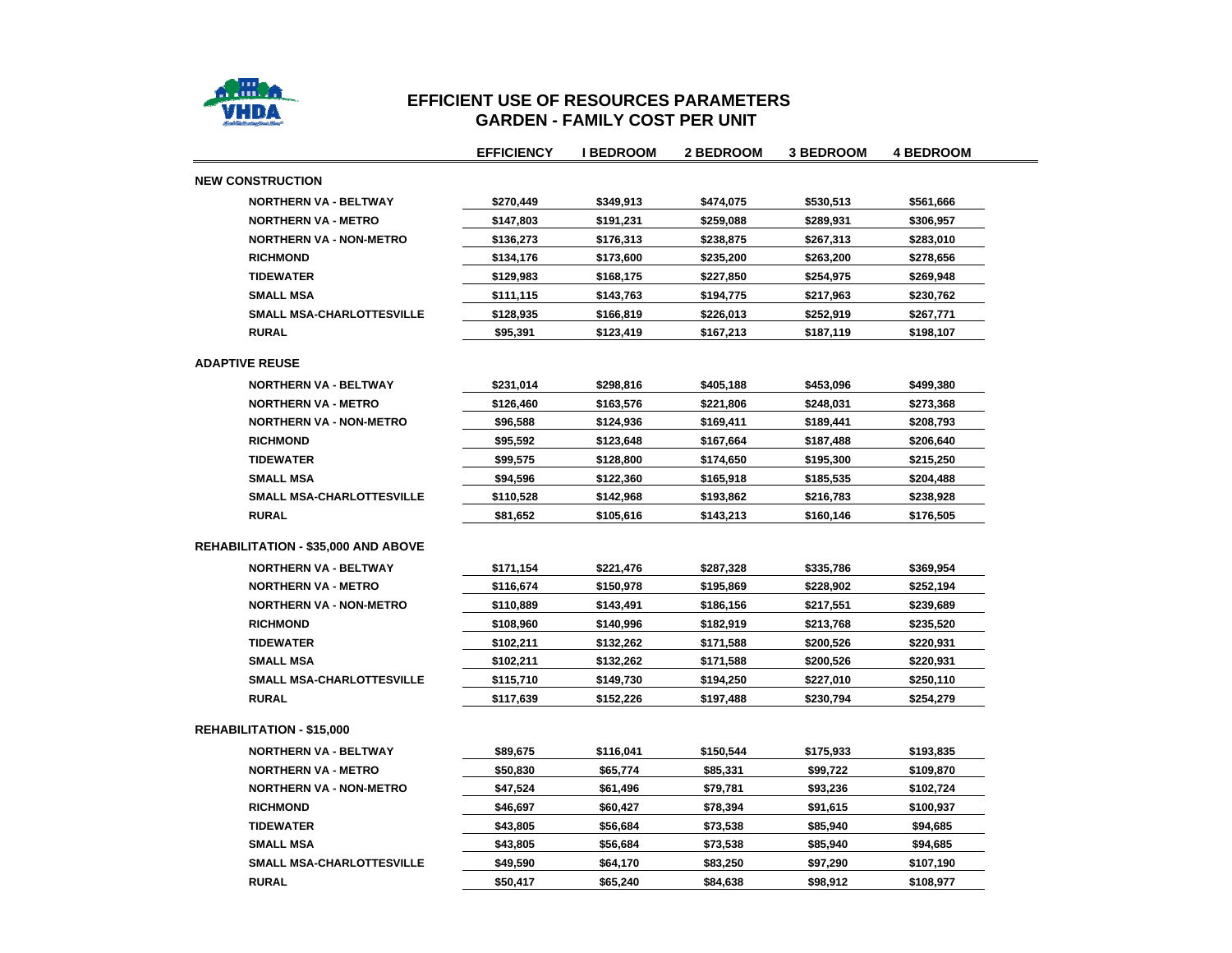

### **EFFICIENT USE OF RESOURCES PARAMETERSGARDEN - FAMILY CREDIT PER UNIT**

|                                            | <b>EFFICIENCY</b> | <b>I BEDROOM</b> | <b>2 BEDROOM</b> | <b>3 BEDROOM</b> | <b>4 BEDROOM</b> |
|--------------------------------------------|-------------------|------------------|------------------|------------------|------------------|
| <b>NEW CONSTRUCTION</b>                    |                   |                  |                  |                  |                  |
| <b>NORTHERN VA - BELTWAY</b>               | \$20,514          | \$26,542         | \$35,960         | \$40,241         | \$44,351         |
| <b>NORTHERN VA - METRO</b>                 | \$12,757          | \$16,506         | \$22,362         | \$25,025         | \$27,580         |
| <b>NORTHERN VA - NON-METRO</b>             | \$10,367          | \$13,413         | \$18,173         | \$20,336         | \$22,413         |
| <b>RICHMOND</b>                            | \$11,478          | \$14,851         | \$20,121         | \$22,516         | \$24,815         |
| <b>TIDEWATER</b>                           | \$9,654           | \$12,491         | \$16,923         | \$18,938         | \$20,872         |
| <b>SMALL MSA</b>                           | \$9,067           | \$11,732         | \$15,894         | \$17,787         | \$19,603         |
| SMALL MSA-CHARLOTTESVILLE                  | \$9,067           | \$11,732         | \$15,894         | \$17,787         | \$19,603         |
| <b>RURAL</b>                               | \$7,883           | \$10,199         | \$13,818         | \$15,463         | \$17,042         |
| <b>ADAPTIVE REUSE</b>                      |                   |                  |                  |                  |                  |
| <b>NORTHERN VA - BELTWAY</b>               | \$18,648          | \$24,134         | \$32,703         | \$36,587         | \$40,316         |
| <b>NORTHERN VA - METRO</b>                 | \$11.596          | \$15,008         | \$20,337         | \$22,752         | \$25,071         |
| <b>NORTHERN VA - NON-METRO</b>             | \$9,424           | \$12,197         | \$16,527         | \$18,490         | \$20,374         |
| <b>RICHMOND</b>                            | \$10,434          | \$13,504         | \$18,298         | \$20,471         | \$22,558         |
| <b>TIDEWATER</b>                           | \$8,776           | \$11,358         | \$15,391         | \$17,218         | \$18,974         |
| <b>SMALL MSA</b>                           | \$8,242           | \$10,667         | \$14,455         | \$16,171         | \$17,820         |
| <b>SMALL MSA-CHARLOTTESVILLE</b>           | \$8,242           | \$10,667         | \$14,455         | \$16,171         | \$17,820         |
| <b>RURAL</b>                               | \$7,166           | \$9,274          | \$12,566         | \$14,059         | \$15,492         |
| <b>REHABILITATION - \$35,000 AND ABOVE</b> |                   |                  |                  |                  |                  |
| <b>NORTHERN VA - BELTWAY</b>               | \$11,976          | \$15,497         | \$20,105         | \$23,496         | \$25,886         |
| <b>NORTHERN VA - METRO</b>                 | \$8,736           | \$11,305         | \$14,666         | \$17,139         | \$18,883         |
| <b>NORTHERN VA - NON-METRO</b>             | \$6,152           | \$7,961          | \$10,328         | \$12,069         | \$13,298         |
| <b>RICHMOND</b>                            | \$6,692           | \$8,659          | \$11,234         | \$13,129         | \$14,465         |
| <b>TIDEWATER</b>                           | \$6,682           | \$8,647          | \$11,218         | \$13,110         | \$14,444         |
| <b>SMALL MSA</b>                           | \$7,333           | \$9,489          | \$12,311         | \$14,387         | \$15,851         |
| SMALL MSA-CHARLOTTESVILLE                  | \$7,425           | \$9,608          | \$12,464         | \$14,566         | \$16,049         |
| <b>RURAL</b>                               | \$7,598           | \$9,832          | \$12,756         | \$14,907         | \$16,424         |
| <b>REHABILITATION - \$15,000</b>           |                   |                  |                  |                  |                  |
| <b>NORTHERN VA - BELTWAY</b>               | \$5,133           | \$6,642          | \$8,616          | \$10,070         | \$11,094         |
| <b>NORTHERN VA - METRO</b>                 | \$3,744           | \$4,845          | \$6,285          | \$7,345          | \$8,093          |
| <b>NORTHERN VA - NON-METRO</b>             | \$2,637           | \$3,412          | \$4,426          | \$5,173          | \$5,699          |
| <b>RICHMOND</b>                            | \$2,868           | \$3,711          | \$4,815          | \$5,627          | \$6,199          |
| <b>TIDEWATER</b>                           | \$2,864           | \$3,706          | \$4,808          | \$5,618          | \$6,190          |
| <b>SMALL MSA</b>                           | \$3,143           | \$4,067          | \$5,276          | \$6,166          | \$6,793          |
| <b>SMALL MSA-CHARLOTTESVILLE</b>           | \$3,182           | \$4,118          | \$5,342          | \$6,243          | \$6,878          |
| <b>RURAL</b>                               | \$3,256           | \$4,214          | \$5,467          | \$6,389          | \$7,039          |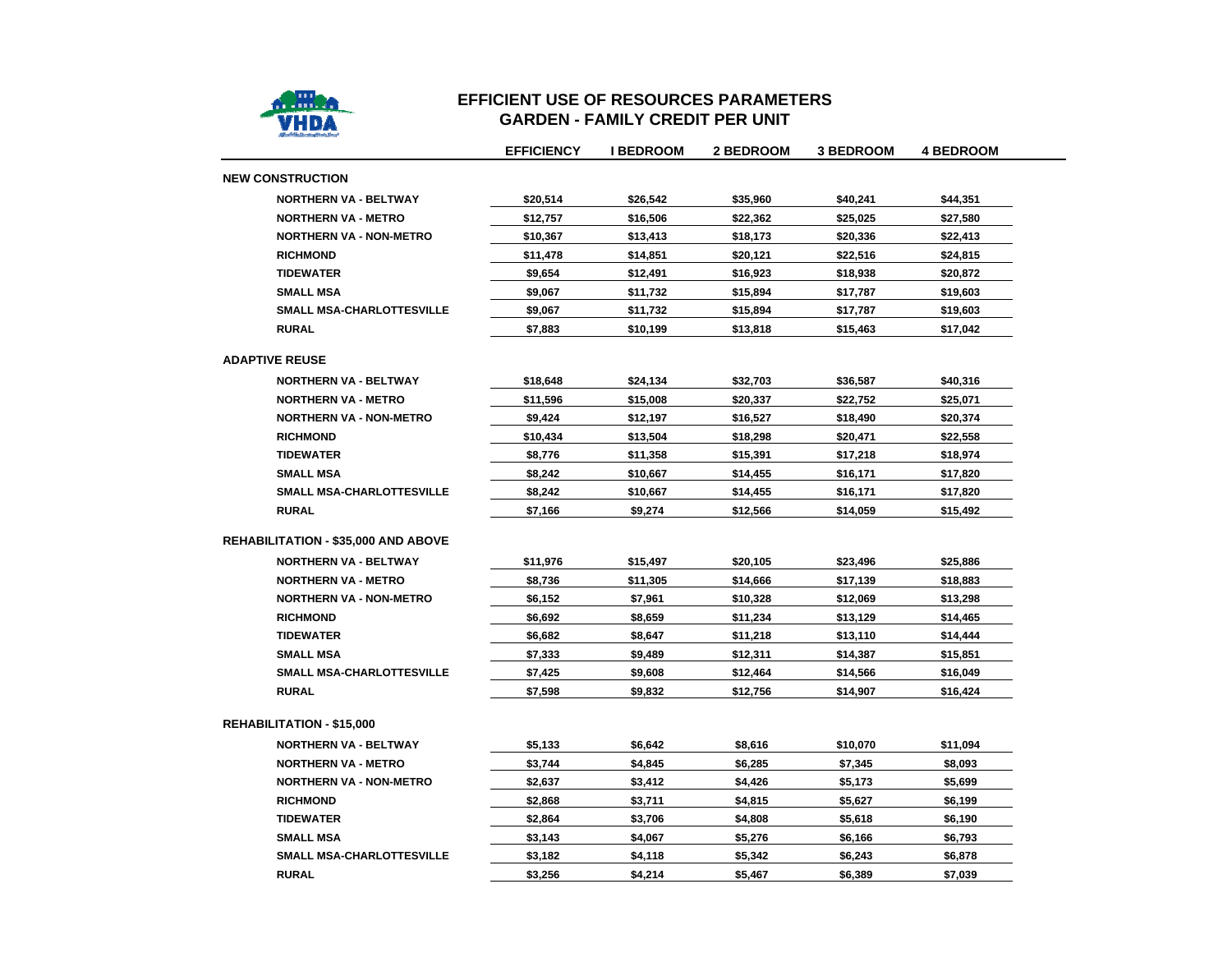

## **EFFICIENT USE OF RESOURCES PARAMETERSTOWNHOUSE - FAMILY COST PER UNIT**

|                                            | <b>2 BEDROOM</b> | <b>3 BEDROOM</b> | <b>4 BEDROOM</b> |
|--------------------------------------------|------------------|------------------|------------------|
| <b>NEW CONSTRUCTION</b>                    |                  |                  |                  |
| <b>NORTHERN VA - BELTWAY</b>               | \$452,813        | \$533,313        | \$563,098        |
| <b>NORTHERN VA - METRO</b>                 | \$316,969        | \$373,319        | \$394,168        |
| <b>NORTHERN VA - NON-METRO</b>             | \$257,906        | \$303,756        | \$320,721        |
| <b>RICHMOND</b>                            | \$226,406        | \$266,656        | \$281,549        |
| <b>TIDEWATER</b>                           | \$218,531        | \$257,381        | \$271,756        |
| <b>SMALL MSA</b>                           | \$208,688        | \$245,788        | \$259,515        |
| <b>SMALL MSA-CHARLOTTESVILLE</b>           | \$208,688        | \$245,788        | \$259,515        |
| <b>RURAL</b>                               | \$198,844        | \$234,194        | \$247,273        |
| <b>ADAPTIVE REUSE</b>                      |                  |                  |                  |
| <b>NORTHERN VA - BELTWAY</b>               | \$343,924        | \$405,080        | \$427,786        |
| <b>NORTHERN VA - METRO</b>                 | \$288.260        | \$339,518        | \$358,549        |
| <b>NORTHERN VA - NON-METRO</b>             | \$234,584        | \$276,297        | \$291,785        |
| <b>RICHMOND</b>                            | \$205,758        | \$242,345        | \$255,930        |
| <b>TIDEWATER</b>                           | \$198,800        | \$234,150        | \$247,275        |
| <b>SMALL MSA</b>                           | \$189,854        | \$223,613        | \$236,148        |
| <b>SMALL MSA-CHARLOTTESVILLE</b>           | \$189,854        | \$223,613        | \$236,148        |
| <b>RURAL</b>                               | \$180,908        | \$213,077        | \$225,020        |
| <b>REHABILITATION - \$35,000 AND ABOVE</b> |                  |                  |                  |
| <b>NORTHERN VA - BELTWAY</b>               | \$369,495        | \$435,183        | \$459,459        |
| <b>NORTHERN VA - METRO</b>                 | \$219,161        | \$258,123        | \$272,522        |
| <b>NORTHERN VA - NON-METRO</b>             | \$190,181        | \$223,991        | \$236,486        |
| <b>RICHMOND</b>                            | \$169,352        | \$199,459        | \$210,585        |
| <b>TIDEWATER</b>                           | \$171,344        | \$201,805        | \$213,063        |
| <b>SMALL MSA</b>                           | \$172,069        | \$202,659        | \$213,964        |
| SMALL MSA-CHARLOTTESVILLE                  | \$173,880        | \$204,792        | \$216,216        |
| <b>RURAL</b>                               | \$188,370        | \$221,858        | \$234,234        |
| <b>REHABILITATION - \$15,000</b>           |                  |                  |                  |
| <b>NORTHERN VA - BELTWAY</b>               | \$158,355        | \$186,507        | \$196,911        |
| <b>NORTHERN VA - METRO</b>                 | \$93,926         | \$110,624        | \$116,795        |
| <b>NORTHERN VA - NON-METRO</b>             | \$81,506         | \$95,996         | \$101,351        |
| <b>RICHMOND</b>                            | \$72,191         | \$85,025         | \$89,768         |
| <b>TIDEWATER</b>                           | \$71,415         | \$84,111         | \$88,803         |
| <b>SMALL MSA</b>                           | \$73,744         | \$86,854         | \$91,699         |
| <b>SMALL MSA-CHARLOTTESVILLE</b>           | \$74,520         | \$87,768         | \$92,664         |
| <b>RURAL</b>                               | \$80,730         | \$95,082         | \$100.386        |